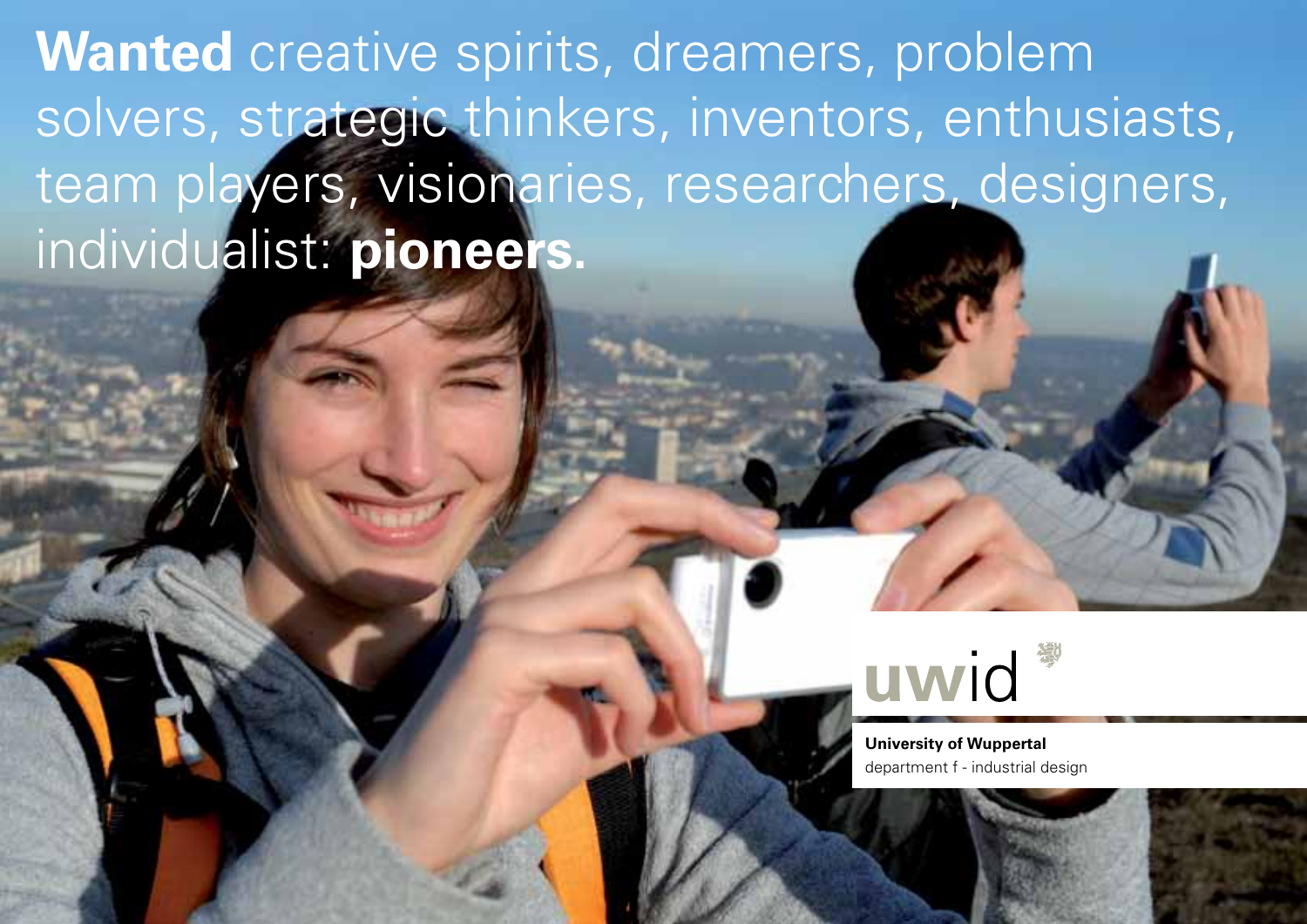# Lauren Argo, University of Cincinnati **"The ID program in Wuppertal is very comprehensive and applicable. It is an in depth peek into real world problems and solutions in the field. That combined with the involvement of current field experienced professors made for a great experience."**

In the context of university reform and globalization the University of Wuppertal (UW) has further developed its international orientation, entering into cooperation agreements with universities worldwide, and thereby opening up valuable opportunities for students with global ambitions.

The bachelor's program in Industrial Design was expressly conceived with the work of international companies and design bureaus in mind.

A focal dimension of the advanced study phase is the sixth semester international cooperation module in which future designers combine study abroad with intercultural training. The extension of UW partnerships with international universities was the logical consequence of this development.

Partner universities were selected for their complementarity with the UW Industrial Design School. Their position in their own national rankings was also taken into account, a 'peer-group' strategy that has proved its worth: UW holds fourth place out of 127 Industrial Design programs in Germany, and our partners all hold places from 1-3 in their own countries. This has facilitated the development of new networks based on a common philosophy, complementary content and quality of teaching, and a similar understanding of the demands to be put on students. All our partner universities also run so-called 'buddy' programs to introduce exchange students to the university structures and culture of the country and help them find their feet in everyday life. Language courses, accommodation and university teaching have all been excellently organized for our students.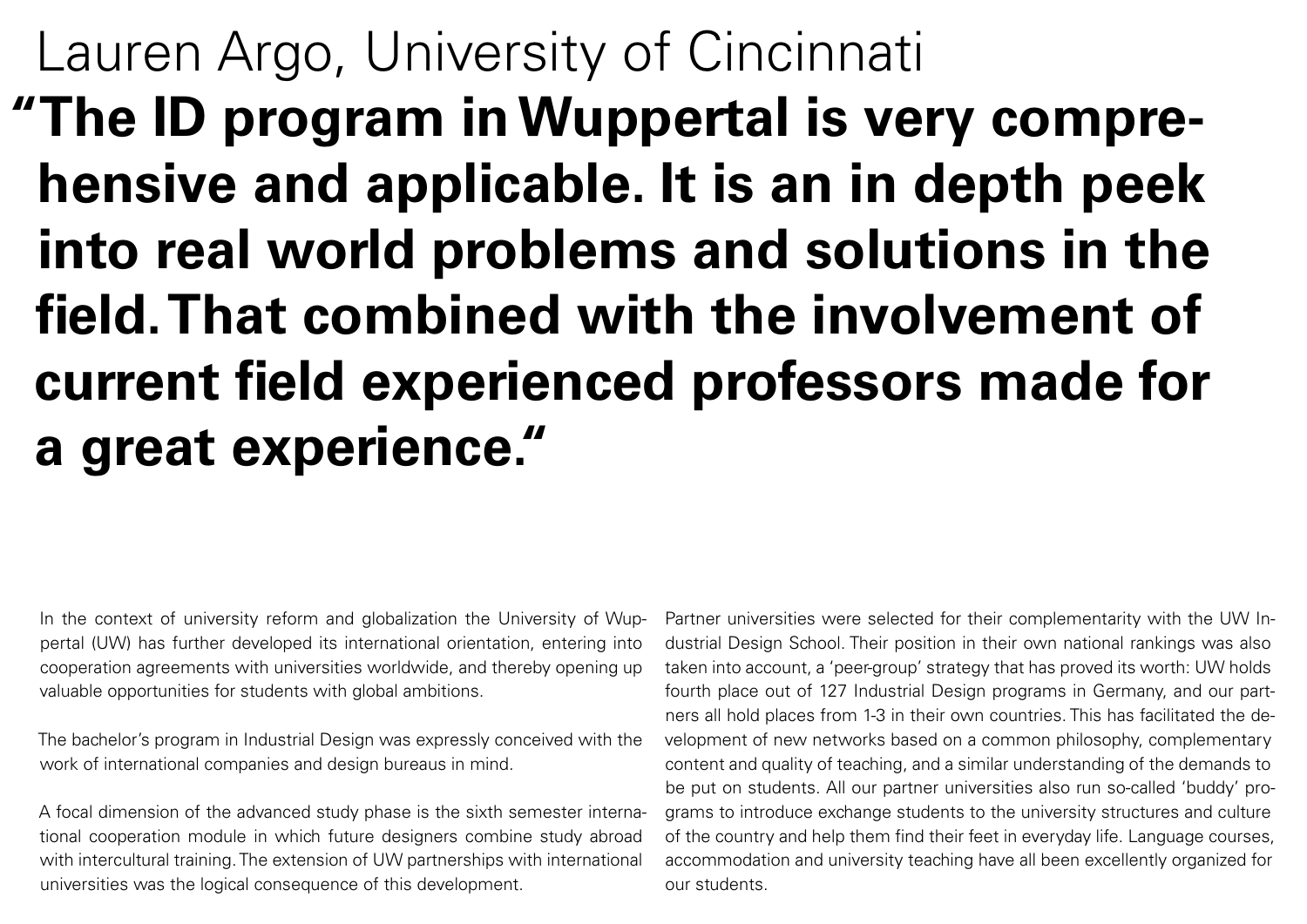## Kristen Beck, University of Cincinnati **"Germany, itself, has a very strong sense of design which is evident everywhere."**

**First prize** of the Association of German Industrial Designers (VDID) went to Jonas Buck – All Area: a razor that knows your needs, combining wet shave facility and beard trimmer in one. In depth detailing and development of technical products and product systems. (This is not a rendering.)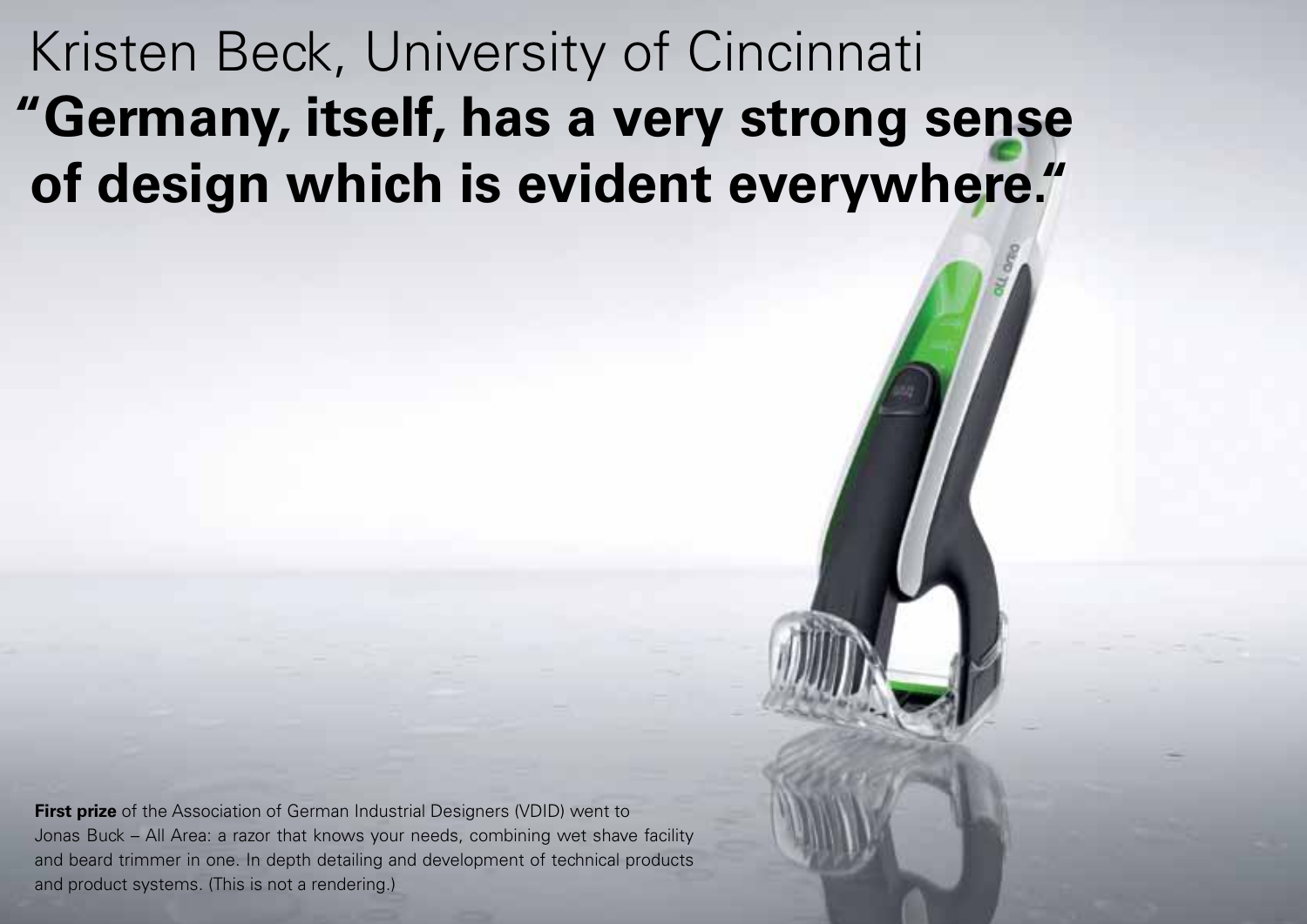Mike Nauman, University of Cincinnati **"They not only have a strong sense for good design but also teach you how to find the real problems and develop strong solutions for them."**

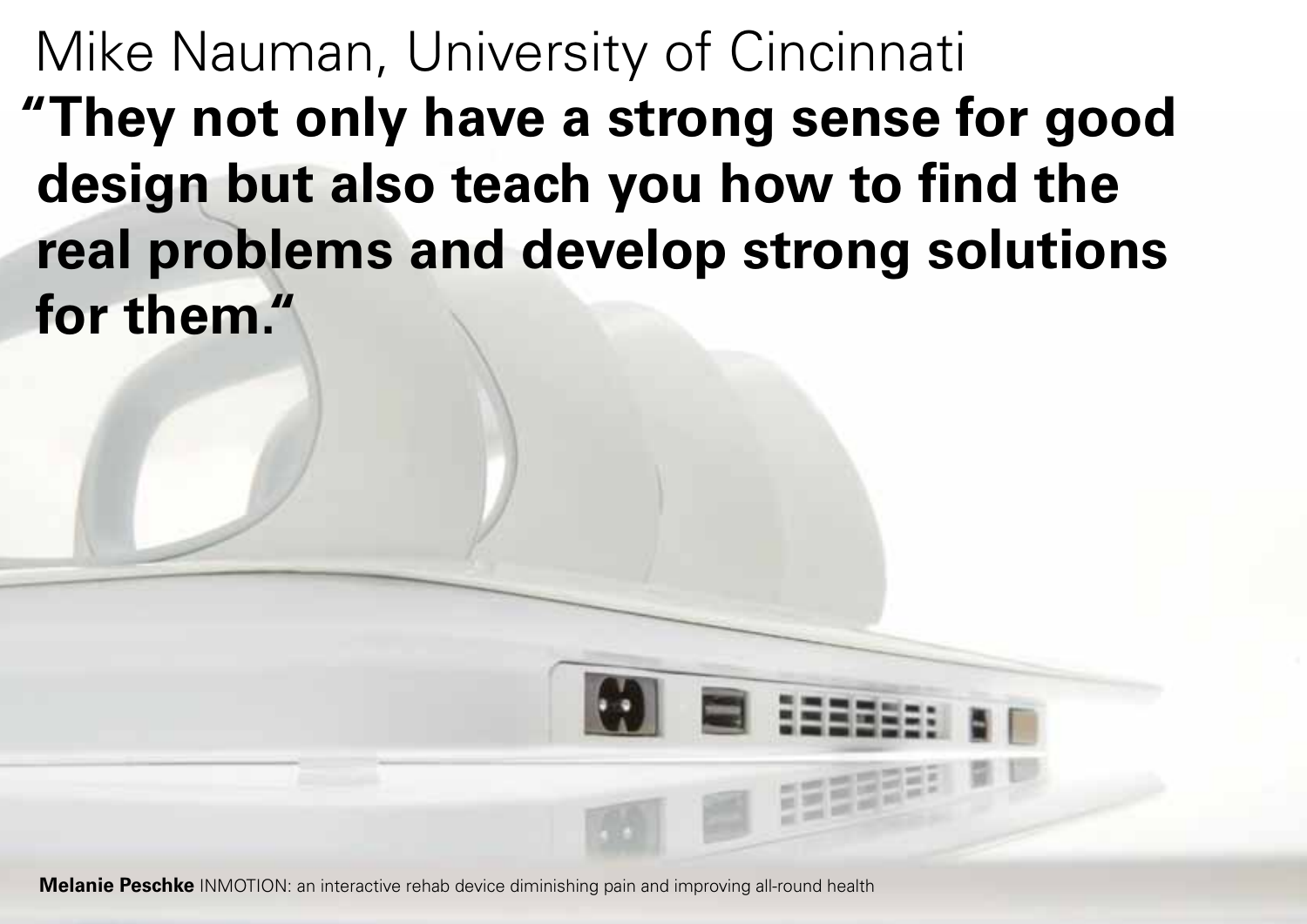

Gabriel Niedzkowski – explains research and design concept for table football





Third semester Kachelcross – innovative drive concepts for the race across the tiles. More information at http://de.youtube.com



Research on role of design in Germany's 100 most innovative companies



Kilian Kreiser – Augmented Intervention Assistant Jan Nikolas Thinius – IFEX Impulse Fire Extinguishing Gun HPI 1000



Lisa Töpfer – feinraus: ironing kit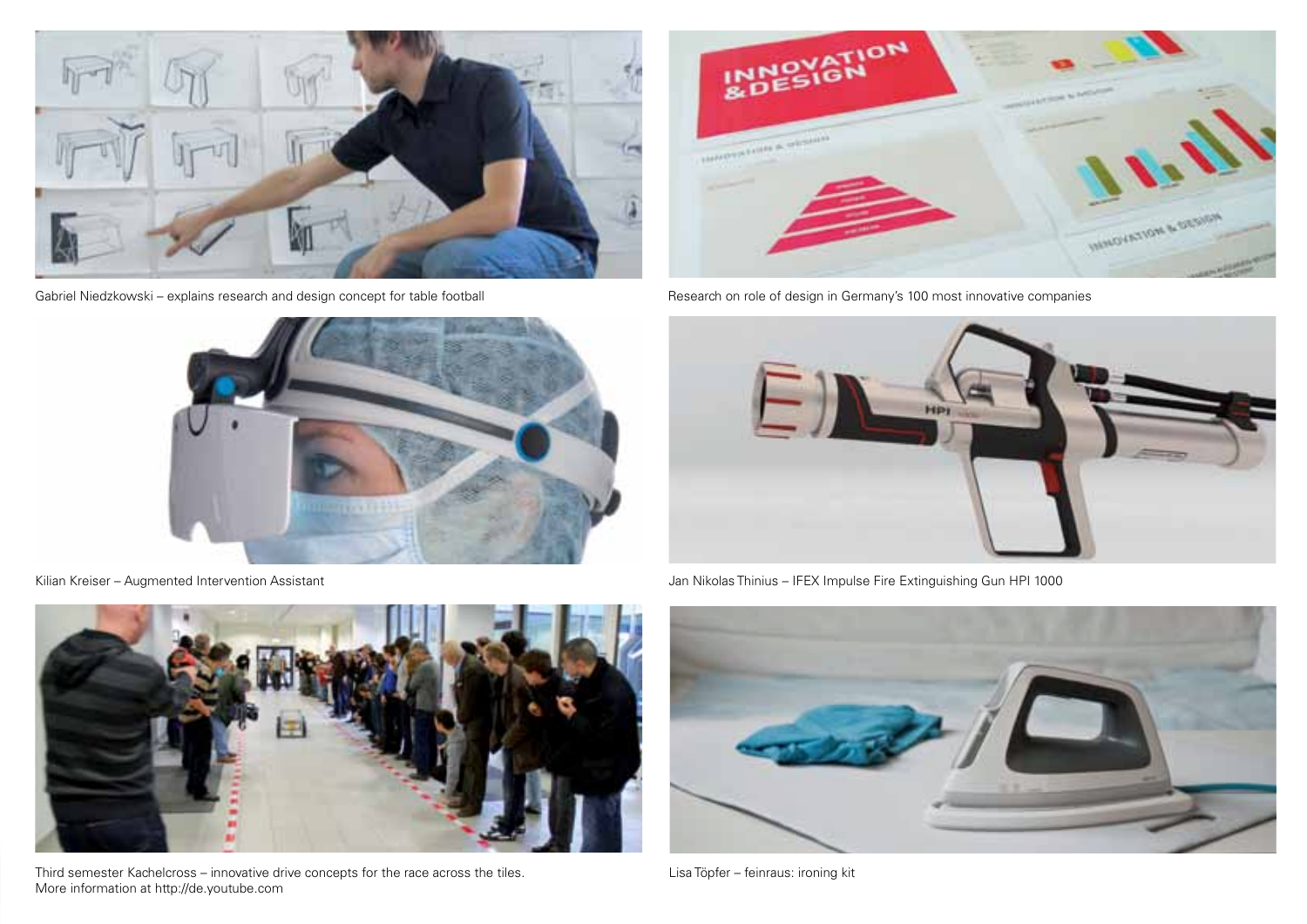## **Advantage Wuppertal: it's in the middle of Europe.**



UW is also making a key contribution to the international partnerships, with an outstanding language program offering specialties in individual disciplines, as well as excellent accommodation and support from the Hochschulsozialwerk (Student Social Services). In addition, the Industrial Design School has set up its own 'buddy' program in the form of a 'survival kit' for Wuppertal and the region.

International cooperation agreements with universities in the English-speaking world have long been a priority at UW, but only with the establishment of bilingual courses in the advanced study phase was the ID School in a position to offer student exchanges on an equal footing with design programs in prospective partner universities. Since 2007 an intensive exchange program has been running with the University of Cincinnati, USA. Cincinnati has been repeatedly voted number one Industrial Design School in the USA. It complements the UW program especially in the areas of strategic design and innovation management. Located close to such major leaders of innovation as GE or Procter & Gamble, the school provides similar structures to those at UW, whose industrial partnerships with Henkel, Braun, Bosch, and Lufthansa,

among others, offer a portfolio of experience regarded by American designers as of equal standing. We can already see, after two years, what the Cincinnati partnership is bringing to our students, not only in terms of the course program but also with the work experience typical of that city. Our industrial designers return after 6-9 months in the USA not only with new cultural experiences and fluent English, but also with the breadth and confidence that come from top level intellectual and practical training – factors of inestimable value for their future careers. That the Americans see the exchange in similar terms is evident from the boosting of the original two exchange places to four. Currently we are hosting more US students than we are sending to Cincinnati – a promising sign for the international program as a whole.

The UW Industrial Design School is intent on enhancing its international positioning in the immediate future. We are currently planning a bilingual international master's program which will link a number of international ID schools in a joint curriculum. This will inaugurate a new era of international university partnerships for Wuppertal.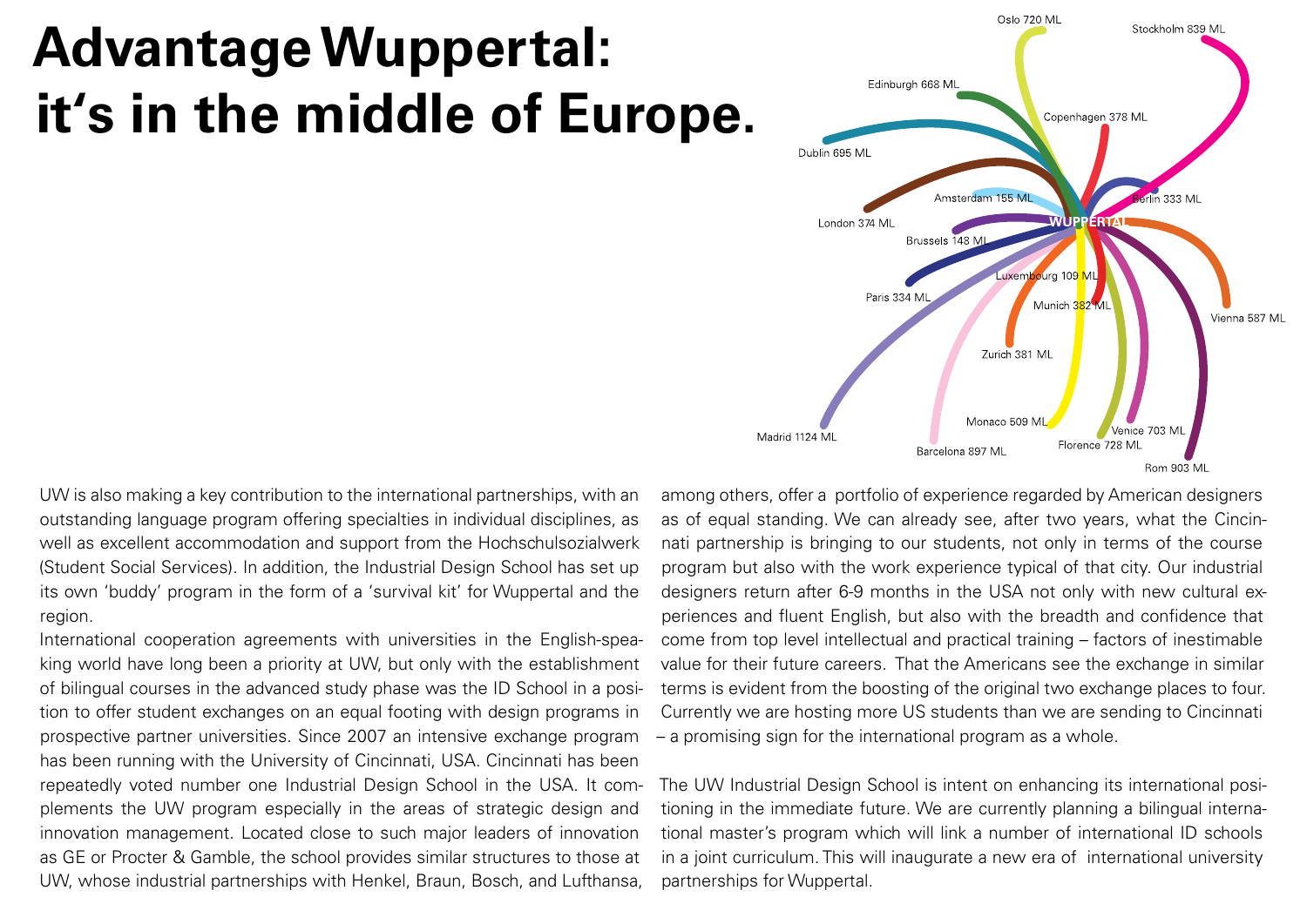**LUFTPOST AVION PRIORITAIRE** Dear all, choosing to come to live Duppertal was probably the best  $42115$ University of another's decision l'have made in my students and professors, but college of Dengr, Hidritative, standpoint. It has sported Cincinnati OH 45221-0616 an excitenant in me United States of truerica to continue to termin. flobally for my hidestrice Design tosect. yours Kristen